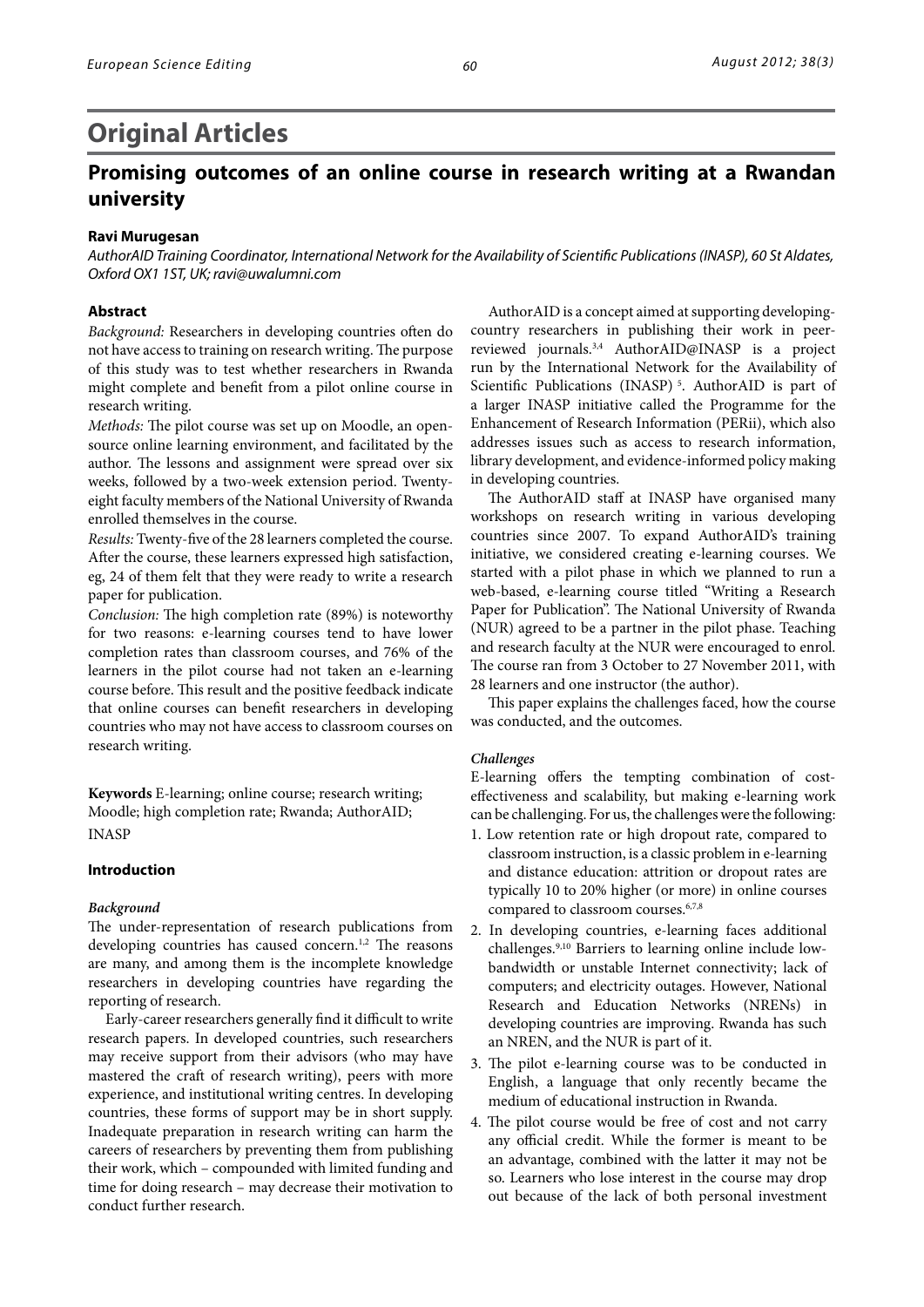and tangible benefits. The learners' satisfaction with the online course could be the key to a high retention rate.11,12 The social presence of the instructor and learners within the online course could also be critical for its success.<sup>13</sup>

### *Objective of the pilot course*

Completion rate and learner feedback were to be the indicators of the success of the pilot e-learning course. The objective was to see a completion rate similar to that in AuthorAID workshops (about 90%) and positive feedback from the learners.

# **Methods**

#### *Online learning environment*

Moodle was chosen as the online learning environment for hosting the pilot course. Moodle is free, open-source software<sup>14</sup> that has found acceptance in many universities around the world.

In July 2011, the latest version of Moodle (2.1) was downloaded and installed by AuthorAID's technology partner, the Institute of Learning, Research and Technology (ILRT) in Bristol, UK. Moodle was made available at <http://aamood-demo.ilrt.bris.ac.uk/>(this URL may not be permanent). The basic, "default" theme, which has minimal CSS and images, was used so that users on low-bandwidth connections would not face long download times for pages.

#### *Content*

The foundation for the content was the lectures given at AuthorAID workshops, most of which have been written by Prof Barbara Gastel based on her book on scientific writing.15

The course consisted of nine lessons: (1) approaching a writing project; (2) publishing a paper in a journal; (3) the title and authorship; (4) tables and figures; (5) citations and references; (6) the abstract and introduction; (7) the methods section; (8) the results section; and (9) the discussion section. The lessons were spread over five weeks, from 3 October to 6 November 2011. In the last week of the course (7 to 13 November 2011), the learners had to do the assignment. Because the learners were to take the course alongside their teaching and research work, two hours a week was the prescribed time for course work. A screenshot of the course



**Figure 1. Screenshot of the course page in Moodle**

previous lesson. Two considerations were used in creating the lessons: readability and sustaining learners' interest. To aid readability, (1) each lesson page usually had not more than about 100 words, (2) short sentences, normally 10 to 20 words long, were used, and (3) difficult words were avoided. To sustain the learners' interest, each lesson had a mix of content and thought-provoking questions. Of the 118 pages in all the lessons combined, 74 pages (over 60%) contained such questions. Most questions were multiplechoice, and some involved matching (eg Figure 2).

If a question was answered incorrectly, the learner could try again multiple times. When the learner selected the correct answer, an explanation was given, which began with a smiley to add some levity. For incorrect answers, an explanation was

#### **Figure 2. Screenshot of a page in a lesson**

|  | page is shown in Figure 1. |  |
|--|----------------------------|--|
|  |                            |  |

Moodle version 2.1 has 13 types of activities.<sup>16</sup> An activity is something that involves the participation of the learner. In the pilot course, five activities were used: lesson, forum, database, feedback, and glossary.

The lessons were created using the "lesson" activity. They were set up such that a learner could view a lesson only after completing the

|                                             | Writing a Research Paper for Publication                                                                                                                                | You are logged in as Ravi Murugesan: Student (Return to my normal role) |
|---------------------------------------------|-------------------------------------------------------------------------------------------------------------------------------------------------------------------------|-------------------------------------------------------------------------|
|                                             | Home ► My courses ► Research Writing ► Week 1: 3 October - 9 October ► Lesson 1: Approaching a Writing Project                                                          |                                                                         |
|                                             | Lesson 1: Approaching a Writing Project                                                                                                                                 |                                                                         |
|                                             |                                                                                                                                                                         | Page 14 of 19                                                           |
|                                             | The third step of a writing project is preparing to write. A good preparation could make the writing process easier and more effective.                                 |                                                                         |
| preparing to write a research paper.        | Preparing to write, sometimes called pre-writing, can involve a number of activities. Take a look at the activities below. Identify the ones that could be important in |                                                                         |
| Hint: There's more than one correct answer. |                                                                                                                                                                         |                                                                         |
|                                             | □ Go through the instructions to authors given by your target journal                                                                                                   |                                                                         |
|                                             | □Take a course in creative writing                                                                                                                                      |                                                                         |
|                                             | □ Read published research papers                                                                                                                                        |                                                                         |
|                                             | □ List the key points you want to include in your paper                                                                                                                 |                                                                         |
|                                             | Submit                                                                                                                                                                  |                                                                         |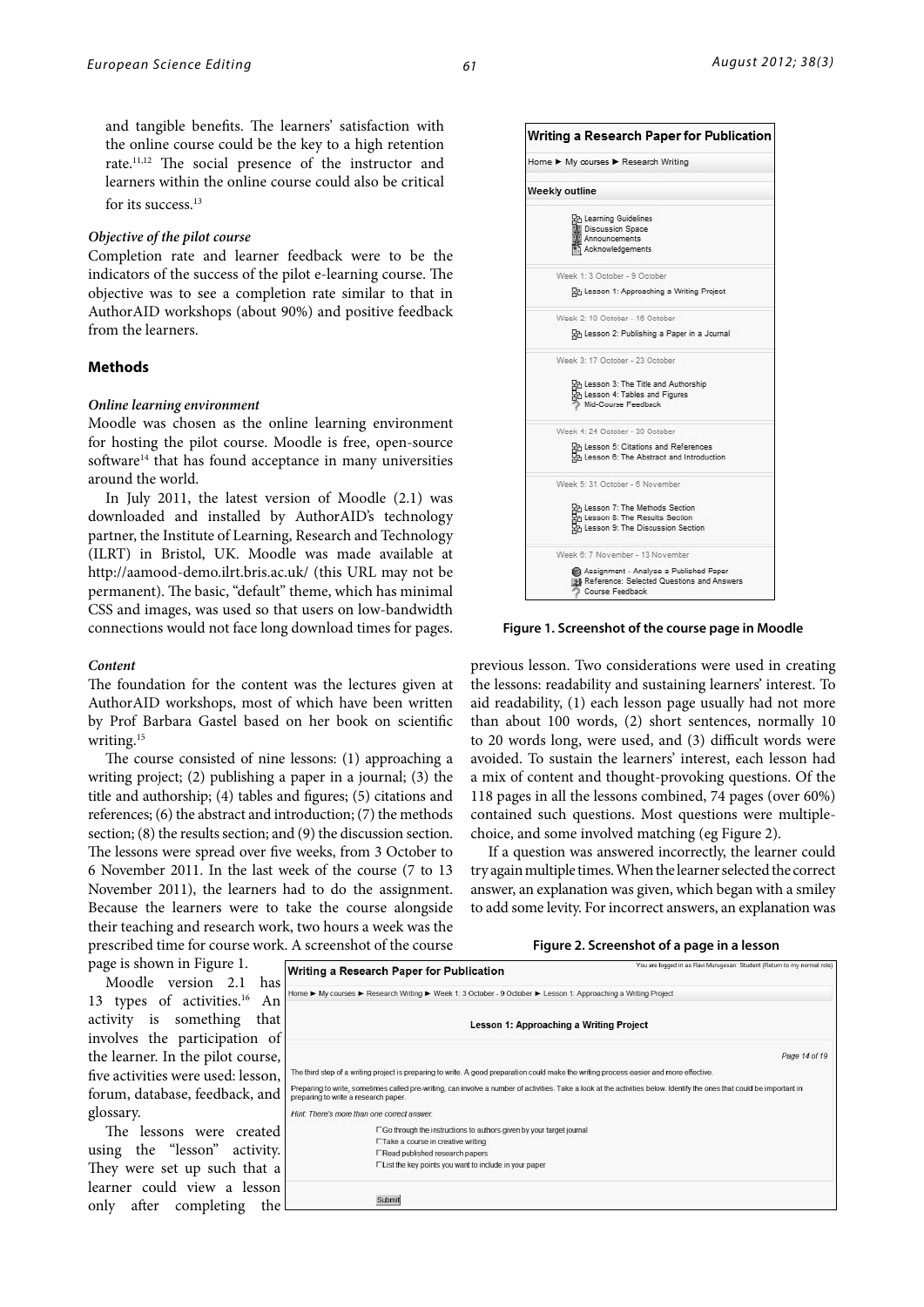sometimes given; in cases where the explanation could reveal the correct answer, the learner was simply asked to try again. This question behaviour was meant to (1) allow learners to think about questions until they arrived at the correct answer (while not being penalised, because the lessons were not tests) and (2) prevent learners from flying through the lessons without engaging with the content.

There was no test or quiz during the course. Because the course aimed to be an online form of the AuthorAID workshop, where there is no test, assessment was not a feature. However, there was an assignment at the end of the course: learners had to analyse published research papers in their field and enter some characteristics of the papers' in a database that all learners could see.

## *Getting started*

The success of an e-learning course may depend on making learners aware of the educational technology they are going to use, for example, with a "warm-up" period.17 Therefore, a preparatory course was set up for potential learners of the pilot course to become familiar with the Moodle environment and the course instructor. The main component of this course was a forum where learners introduced themselves.

Then, at the start of the pilot course, a five-page lesson called "learning guidelines" was provided. This lesson was made in the same style as the actual lessons of the course (with a mix of content and questions). At the end of this lesson, learners were asked to make a post on the course forum (called "discussion space") explaining their learning goals.

The purpose of the preparatory course and the lesson with learning guidelines was to make learners comfortable with the two key elements of the course: the content (lessons) and interaction (forum).

### *Enrolment*

We wanted to attract as many learners as possible to test the pilot course, so the course was open to academic staff in all departments, not just scientific researchers. Because the content had more breadth than depth, researchers from other fields could also benefit from the course.

On 10 August 2011, an announcement about the course was sent by e-mail to all academic staff at the NUR. The announcement contained a link for registration on the Moodle site; the site was set up to allow self-registration. At this time, only the preparatory course, not the pilot course, was available. On 23 September 2011, the author announced, in the "news" forum of the preparatory course, that the pilot course was ready and learners could enrol in it. Learners were advised to go through the "learning guidelines" lesson first. On 26 September 2011, a week before the course start date, this announcement was again sent by e-mail to all academic staff at the NUR.

Twenty-five faculty members from NUR enrolled themselves in the preparatory course. Of these, 15 enrolled themselves in the pilot course. Thirteen faculty members joined the pilot course without taking the preparatory course, leading to a total of 28 learners in the pilot course (22 men and six women).

# *Moderating the course*

To have a strong online presence, the author maintained contact with the learners in three ways: the discussion forum, where learners could ask questions; the news forum; and e-mail. At the start of the course, the learners were told that they could post their questions on the discussion forum or send them to the author privately by e-mail. The author replied to questions within a day.

The news forum was used for making announcements. The author wrote to the learners about which lesson(s) they had to go through in a particular week, feedback forms being available, how to complete the assignment, and so on. In all, 12 announcements were made.

Whenever a post was made on the discussion and news forums, all the learners in the course received an e-mail alert with a copy of the post. This ensured that everyone was up to date with the posts, even if they were not checking the forums. They could not reply to the post by e-mail; they had to login to the system to do that.

The author used e-mail to motivate learners who were falling behind the course schedule. Once, he wrote an e-mail praising a learner who completed three lessons ahead of schedule.

#### *Collecting feedback*

Feedback was collected twice during the course: near the middle and at the end. The purpose of the mid-course feedback form was to see how the learners were faring. The learners could fill out both the feedback forms anonymously. They were not required to fill out the forms, but they were given an incentive to fill out the final feedback form: only after doing this did they receive instructions on how to claim their course completion certificate.

# **Results**

#### *Completion rate*

The course was supposed to end on 13 November 2011. On this date, 16 out of 28 learners had completed the course. On 14 November, the author made an announcement in the news forum, informing the learners that there would be a two-week extension for them to complete the course. Nine learners completed the course in the extension period. Therefore, the course completion rate was 89.3% (25 out of 28 learners).

# *Feedback*

Eighteen learners filled out the mid-course feedback form, whereas all the 25 learners who completed the course filled out the final feedback form and claimed their certificate. The learners' responses to the multiple-choice questions in these forms are summarised in Tables 1 and 2. Some questions did not have any neutral options; these are marked with a dash in the "neutral" column.

After the course, the author e-mailed the three learners who had not completed the course. They were asked why they could not complete the course and whether they would be interested in taking it in the future. Two of them replied; both mentioned personal reasons that had made them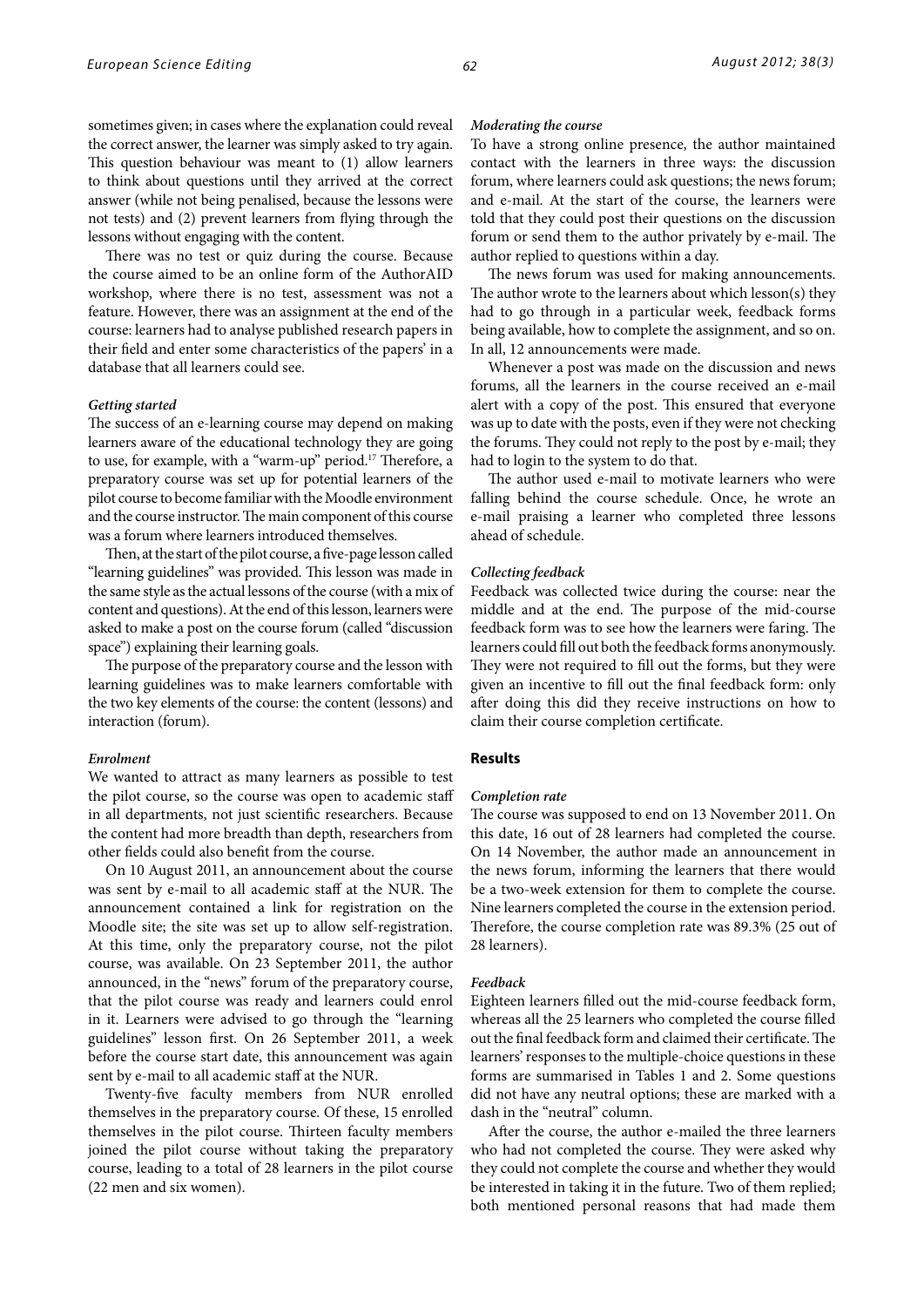| Ouestion                                                           | Positive | Negative | Neutral                  |
|--------------------------------------------------------------------|----------|----------|--------------------------|
| 1. How has your learning experience been so far?                   | 100%     | $0\%$    | $\overline{\phantom{0}}$ |
| 2. Each lesson has a number of questions. Do you like this format? | 83%      | $0\%$    | 17%                      |
| 3. How do you find the level of English used in the lessons?       | 100%     | $0\%$    |                          |
| 4. How do you find the course schedule?                            | 89%      | 11%      |                          |
| 5. Has your environment been suitable for your study?              | 78%      | $0\%$    | 22%                      |
| 6. Are you getting enough support from the course facilitator?     | 89%      | $0\%$    | 11%                      |

### **Table 1. Mid-course feedback: Summary of responses to the multiple-choice questions from 18 learners**

| <b>Ouestion</b>                                                                                                                        | Positive | Negative | Neutral |
|----------------------------------------------------------------------------------------------------------------------------------------|----------|----------|---------|
| 1. What was your knowledge of research writing just before you<br>started this course?                                                 | 64%      | 36%      |         |
| 2. What do you think is your knowledge of research writing now,<br>after completing the course?                                        | 100%     | $0\%$    |         |
| 3. Do you feel you are now ready to write a research paper for<br>publication?                                                         | 96%      | $0\%$    | 4%      |
| 4. Do you think you can pass on the knowledge you gained from this<br>course to others?                                                | 96%      | $0\%$    | 4%      |
| 5. If you had any questions during the course, did you feel comfortable<br>asking those questions?                                     | 76%      | $0\%$    | 24%     |
| 6. If you asked any questions in the course - either on the Discussion<br>Space or by e-mail, were they answered clearly and promptly? | 88%      | 4%       | 8%      |
| 7. Would you have liked to work with the other participants in the<br>course to complete exercises?                                    | 52%      | 24%      | 24%     |
| 8. Rate the quality of the interactive lessons.                                                                                        | 100%     | $0\%$    | $0\%$   |
| 9. Rate the quality of the summary documents provided at the end<br>of the lessons.                                                    | 76%      | 4%       | 20%     |
| 10. Did the assignment in the course (analysing one or more published<br>research papers) help you learn more about research writing?  | 100%     | 0%       |         |

# **Table 2. Final feedback: Summary of responses to the multiple-choice questions from the 25 learners who completed the course**

indisposed and expressed interest in taking the course later. One of them started going through the lessons immediately after responding to the e-mail and completed the course within two weeks.

#### *Interaction*

Nineteen of the 28 learners made an introductory post on the discussion forum. Nine learners used the discussion forum to ask one or more questions during the course. Three learners e-mailed the author during the course with questions.

In the feedback form was this question: If you had any questions during the course, did you feel comfortable asking those questions? Nineteen learners answered "yes", and six said "I did not have any questions". No one marked "no", which indicates that the learners were either comfortable asking questions or did not have questions. However, only 12 learners asked questions, although 19 learners made an introductory post. Perhaps this question was interpreted as "were you comfortable making a post on the discussion forum".

Towards the end of the course, the glossary module was

used to present selected questions that learners had asked during the course and the answers.

#### **Discussion**

E-learning was new for most of the learners. Through the feedback form at the end of the course, it was found that 19 of the 25 learners (76%) who completed the course had not taken an e-learning course before. First-time e-learners find it especially difficult to complete e-learning courses.18 Yet, the course completion rate was high: at 89%, it is similar to the completion rate seen in AuthorAID workshops. Given the volume of academic literature devoted to the topic of attrition in e-learning, this high completion rate is noteworthy.

Of the 16 learners who completed the course by the original end date, 13 did so more than a week in advance. Only three learners completed the course in the last week. The low completion rate in the last week could have been because the author was away that week, conducting a workshop in Ethiopia. Reminders or encouraging messages could not be sent to the learners that week. Only one announcement was made in the last week (out of 12 made throughout the